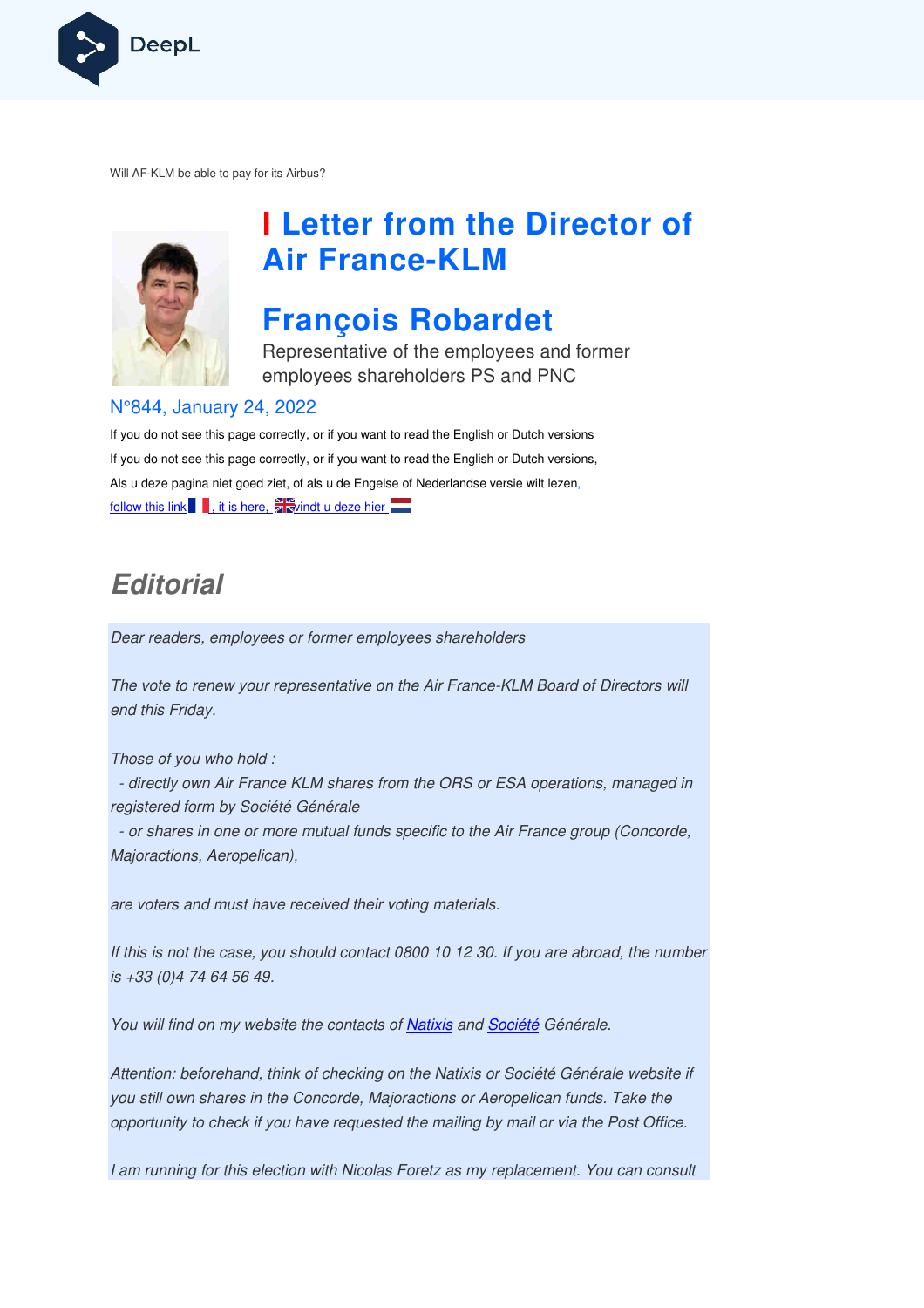#### our profession of faith.

Thank you for your trust and support. François and Nicolas

## **Monday's Press Review**

## **> Air France-KLM is buying Airbuses in droves, but will it be able to afford them?**

(source La Tribune) January 20 - In mid-December, the **Air France-KLM** group **surprised everyone by deciding to switch its entire medium-haul fleet to Airbus from Boeing**.

(...)

Beyond the choice, it is more the ambition displayed by the French group that is surprising: in financial difficulty, in a very complicated context due to the health crisis and the collapse of air transport, how can the French group commit several billion euros to renew its medium-haul fleet, when it already has nearly one hundred aircraft on order?

#### $(\ldots)$

Air France-KLM has sharply reduced its net capital expenditure over the past two years. **At the beginning of 2020, the group planned to invest 3.6 billion euros over the year. In the face of the crisis, this figure has been reduced to 1.9 billion euros, including 800 million for the fleet.** 

#### (...)

This did not prevent Air France-KLM from launching a new large order in December: **100 Airbus A320 NEO and A321 NEO, with 60 additional aircraft as options**, to replace the Boeing 737s of KLM, Transavia Holland and Transavia France. (...) Even with significant discounts - notably due to the size of the order - the potential weight for the group's finances is still close to half a dozen billion euros.

**To this total must be added the Airbus A350s and 56 A220s that Air France is to receive in the next few years, as well as four Boeing 787s for KLM**. This represents a commitment of nearly 5 billion euros for the group, including 3.7 billion over the next three years (including 2022). And that's without counting the operational leases planned to add 737s at Transavia or E195-E2s at KLM Cityhopper.

Despite this colossal weight, **financing should not be an obstacle** to the acquisition of additional aircraft. (...) Air France and KLM can link their financing requests to the value of their ordered assets: the A320 and A321 NEO are in great demand by airlines and are proving very attractive to financiers.

(...)

When asked about the financing methods that will be used, **Air France-KLM put**  forward two preferred mechanisms for acquiring the aircraft.

(...)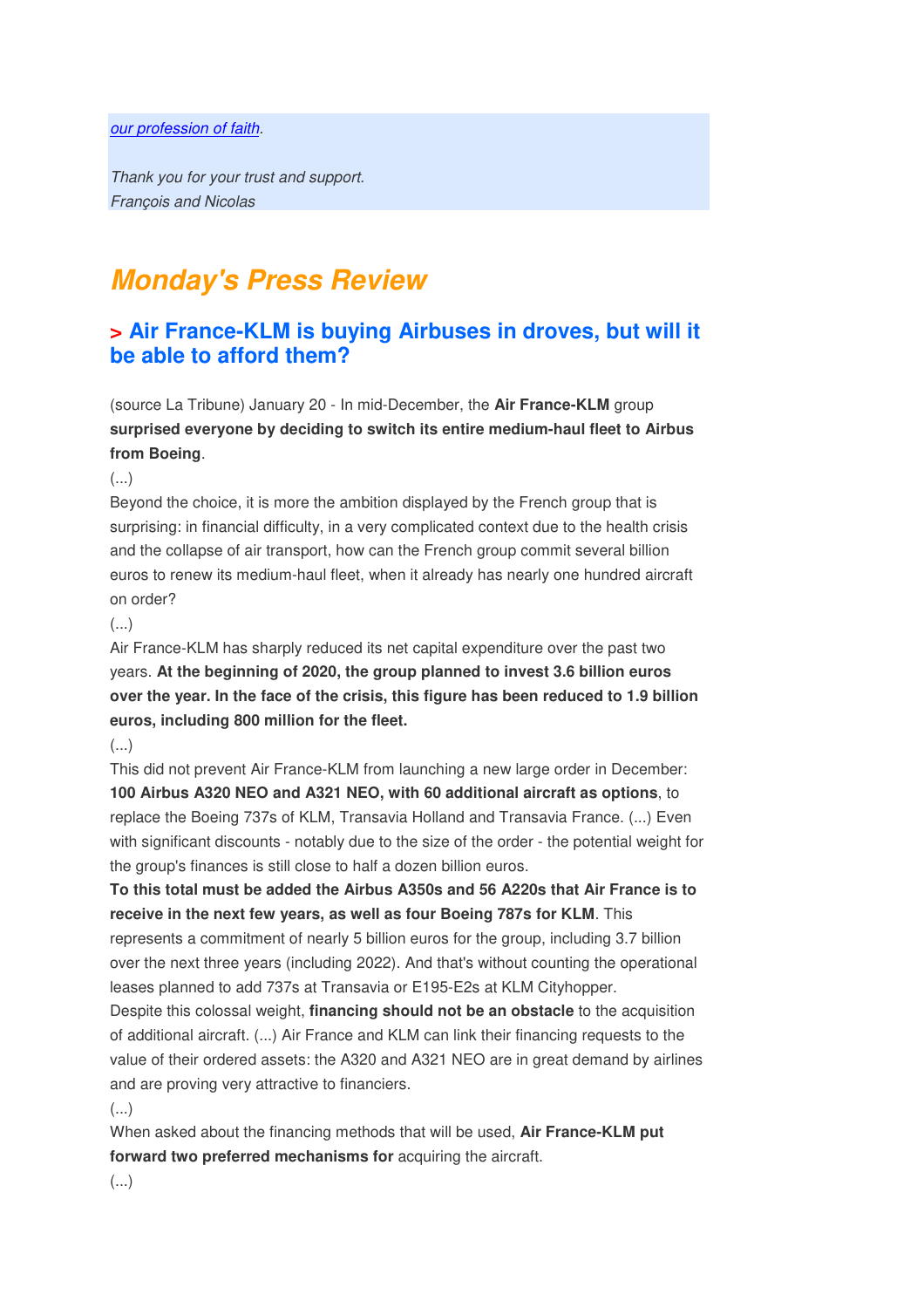**The first will be financial leasing, backed by banks**. The banks will finance the purchase of the aircraft in exchange for a rental payment over a potential period of ten years. Unlike operating leases, this allows the airline to retain full ownership of the aircraft at the end of the lease period, notably through the implementation of a purchase option.

**The other mechanism that** Air France-KLM will use to limit the impact on cash flow **is leasing (better known as "sale and leaseback").** This consists of buying the aircraft, selling it to a financial institution and then leasing it back. Here again, a purchase option can be defined to recover the ownership of the aircraft. (...)

**This situation differs from what was announced when Air France-KLM ordered A350s or A220s in recent years, where full ownership was to be the rule**. Before the crisis, the group wanted to increase its level of full ownership. Since then, it has been very discreet on this issue. This principle has even been called into question for the A350s: Air France has financed three aircraft under lease in 2020, then four under operating lease in 2021, for only one fully owned aircraft.

In fact, **the proportion of the fleet held under full ownership has fallen from just over 40% at the end of 2019 to less than 38% by mid-2021.** The percentage of leased aircraft has also fallen by more than two points to 13%, while the percentage of operating leases has soared by 5 points to almost half the fleet at 49%. While financing is not a problem, the **issue of repayment is likely to be more complicated.** Even if access to financing is easy and the weight can be smoothed out, this is still debt and the group will have to pay cash at some point. (...)

**However, the situation could change in the next few years**. So far, airlines have seen a strong rebound in traffic as soon as restrictions are relaxed. Most projections including those of Airbus and Boeing - agree that **traffic will return to 2019 levels between 2024 and 2027 and continue to grow thereafter**. While this will not erase certain structural weaknesses, in the short-haul division for example, **it may still enable the group to regain margins and return to profit** (more than one billion in operating income in 2018 and 2019, nearly two in 2017).

**The fleet renewal will enable Air France-KLM to become more competitive**. The A320 and A321 NEO - with new-generation LEAP-1A engines from CFM International or PW1100G from Pratt & Whitney - offer a specific fuel consumption gain of around 15% compared to the Boeing 737s currently in the group's fleet. Like Air France with the integration of the A220s to replace the old generation A318/319s, KLM, Transavia Holland and Transavia France will thus significantly reduce their fuel bills. This is already the case on long-haul routes with the integration of the A350 and 787.

**A reduction in maintenance costs is also likely** with the arrival of new aircraft and the change in aircraft generation. The group estimates that its new A320 and A321 NEO aircraft will offer a unit cost reduction of more than 10% compared with current aircraft.

(...)

Timing will therefore be of the essence.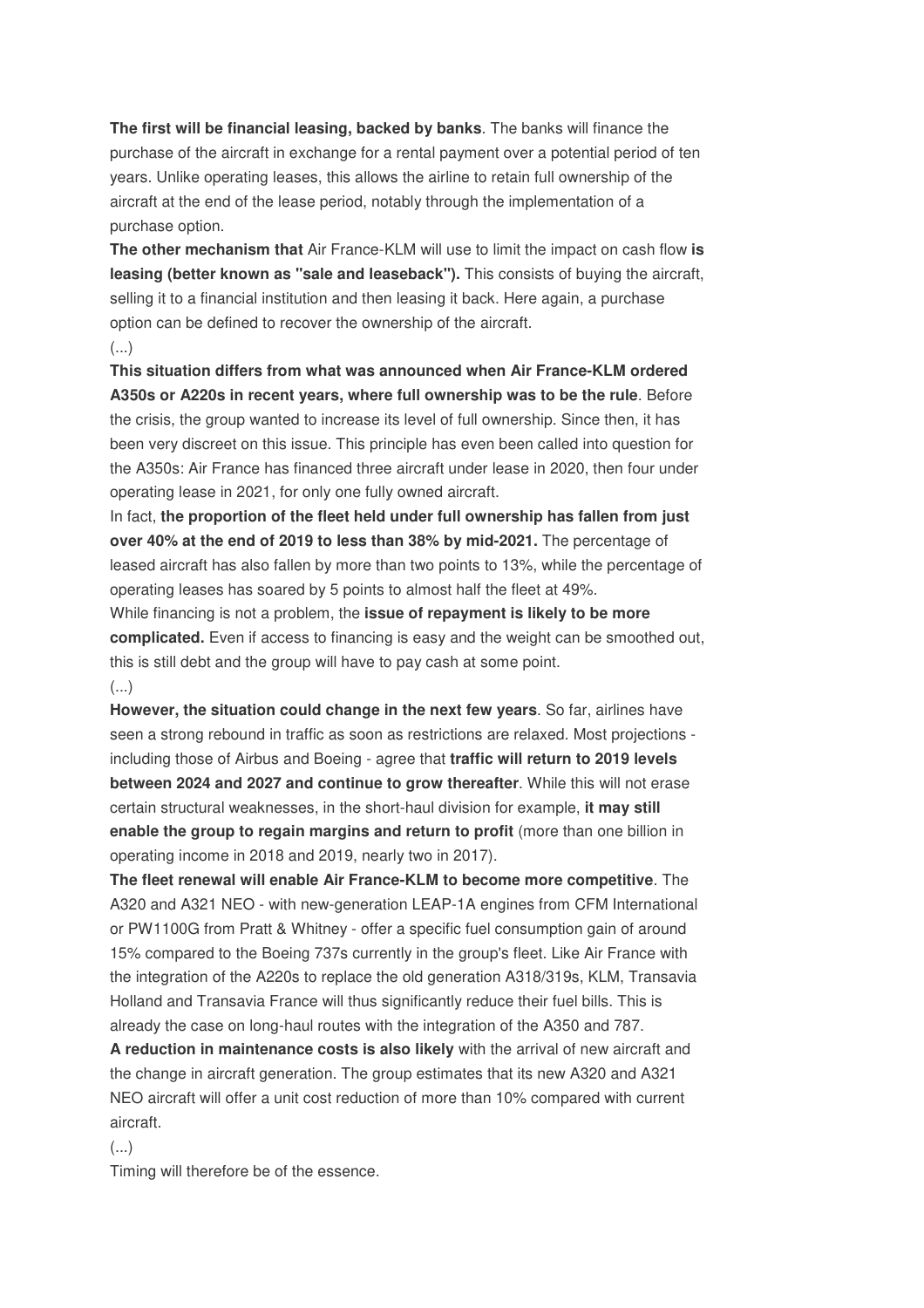#### (...)

Airlines pay only a small portion of the bill before delivery, usually 3 to 5 percent. (...) So there is no problem in the short term.

The big part will come when the aircraft are delivered, from mid-2023. And even then, the number of aircraft received in the first year should be relatively modest. Especially since the different financing methods adopted are, once again, intended to smooth out the expenditure over time.

**The years 2024 and 2025 should nevertheless prove to be pivotal, with the rampup of the A320 and A321 NEO, combined with the delivery of ten A350s and 24 A220s to Air France**. The situation should be simpler for KLM, which will only have one last 787 to consider in 2024.

#### (...)

The delivery schedule is one of the reasons why Air France-KLM has decided to order new aircraft while the crisis is still with us.

(...) **Air France-KLM does not have much time to renew its aging medium-haul fleet. Especially since it has fallen behind its competitors** such as Lufthansa, which ordered A320 NEOs in 2011 for entry into service within the German group in 2016. The IAG group positioned itself in 2013.

Air France must also meet the requirements of the French government. To obtain the €3 billion shareholder loan, as well as a €4 billion state-guaranteed loan (PGE) in April 2020, **Air France had to commit to reducing its CO2 emissions by 50% on domestic flights by the end of 2024 and by half on its entire network by 2030. The rejuvenation of the Transavia fleet can therefore make a significant contribution.**

**My comment:** These orders are an integral part of Air France-KLM's strategic plan, which aims to improve the group's profitability while respecting its commitment to environmental protection.

To validate these orders, the Boards of Directors of Air France-KLM, Air France and KLM have based themselves on the results forecasts for the coming years.

Precautions, such as the postponement of deliveries, have been taken to compensate for any delays in the recovery of activity.

## **> Hard blow for Air France-KLM: Ben Smith's right-hand man, Angus Clarke, leaves the group**

(source La Tribune) January 21 - The departures are continuing in the circle of Air France-KLM's top executives. While he has just dismissed the controversial KLM boss Pieter Elbers - even if the latter is only supposed to leave at the end of his mandate in 2023 - Ben Smith is also losing his right-hand man. According to sources, **Angus Clarke has just left the group, a little more than three years after his arrival**. When asked, Air France-KLM confirmed the information.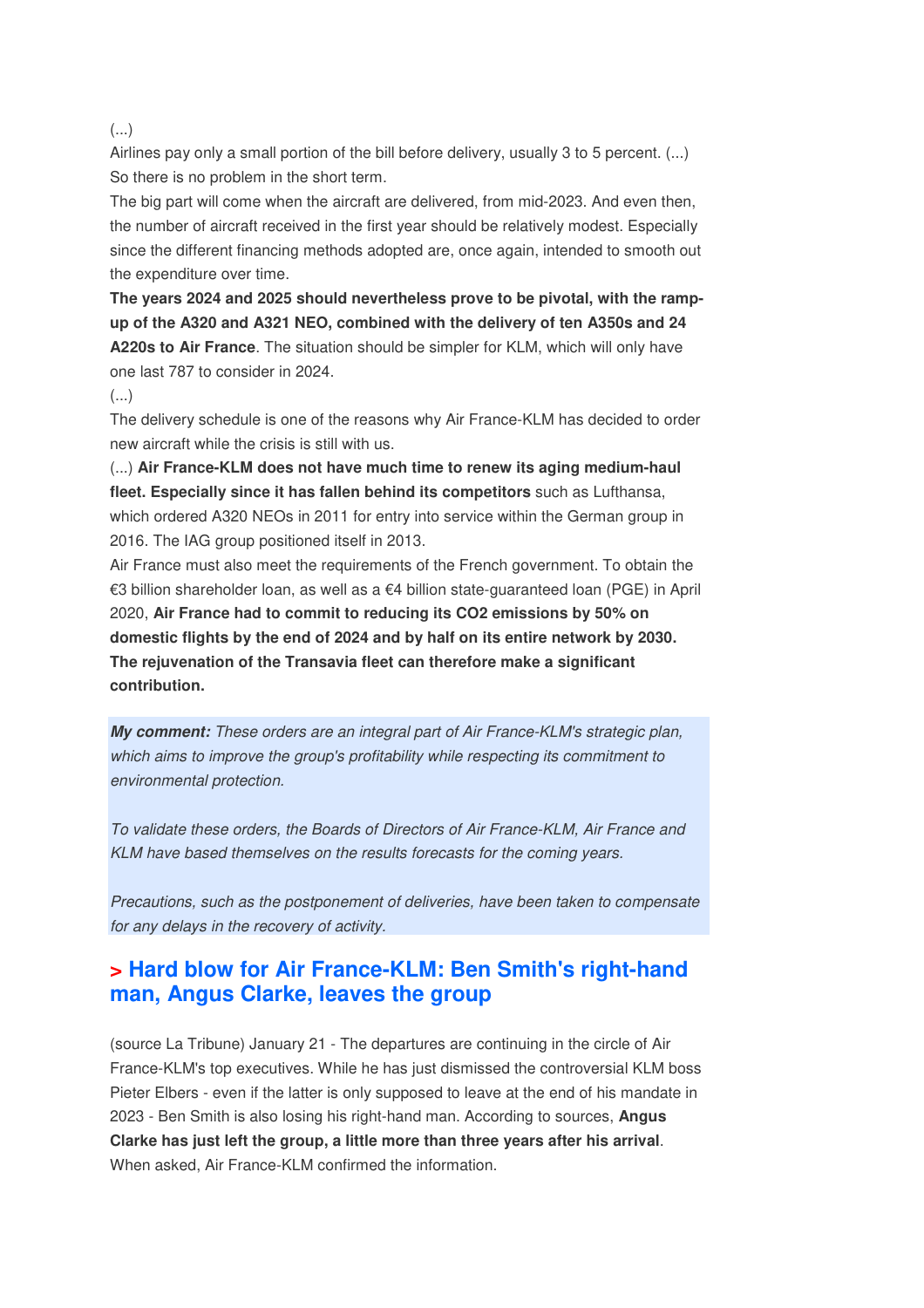**Executive Vice President in charge of strategy at Air France-KLM and Commercial Director of Air France, Angus Clarke leaves the operational world to return to more financial functions, but still in connection with the airline sector**. His destination, based in the Anglo-Saxon world, could thus be similar to what he has already experienced at Bluepoint Aviation, a company specializing in the leasing and financing of aircraft and engines, which he managed from 2007 to 2015. It is the 47-year-old Australian who has decided to leave the group. According to a person familiar with the matter, this departure is being made in good understanding. **Most of the major projects he was in charge of have been completed or are being finalized, starting with the renewal of the medium-haul fleet**. He was in charge of the tender won by Airbus in December for the purchase of 100 A320 NEO and A321 NEO aircraft for KLM, Transavia Holland and Transavia France. **A task that it has completed successfully, according to the group**.

**Still according to Air France-KLM, his replacement is underway, but no details are given as to the scope of his successor or successors. It should not be a jobfor-job replacement and his functions will probably be organized differently**. It is likely that Angus Clarke will be difficult to replace, given the importance he has assumed in the organization of Air France and Air France-KLM over the last few years. (...)

**My comment:** The content of the article goes against the title, which is catchy to say the least.

Angus Clarke's contribution to the Air France-KLM group is undeniable but his departure will not put the group in difficulty.

### **> KLM could facilitate tax evasion by pilots**

(source FD) January 24 - **The Dutch financial daily Het Financieele Dagblad reports on the second periodic report of the Dutch government representative, State Agent Jeroen Kremers, on KLM, in** light of the support KLM received at the beginning of the pandemic.

FD points out that one of the problems is that KLM should "stop facilitating pilots who live abroad for tax reasons." KLM should therefore no longer allow pilots to travel from countries such as Spain to Amsterdam Schiphol Airport (...) at KLM's expense. According to Het Financieele Dagblad, one in ten KLM pilots live abroad, while the figure is one in twenty at subsidiary Transavia. Spain is particularly popular, as pilots can obtain an exemption of tens of thousands of euros from their income tax. According to the newspaper, the government official is discussing the issue with KLM management. Finance Minister Sigrid Kaag said that KLM and the state agent should find an "appropriate solution".

In addition, **Mr. Kremers wrote in his report that he believes that next year KLM will have to make further budget cuts and take other measures to improve its international competitive position**. He argues that the company's productivity must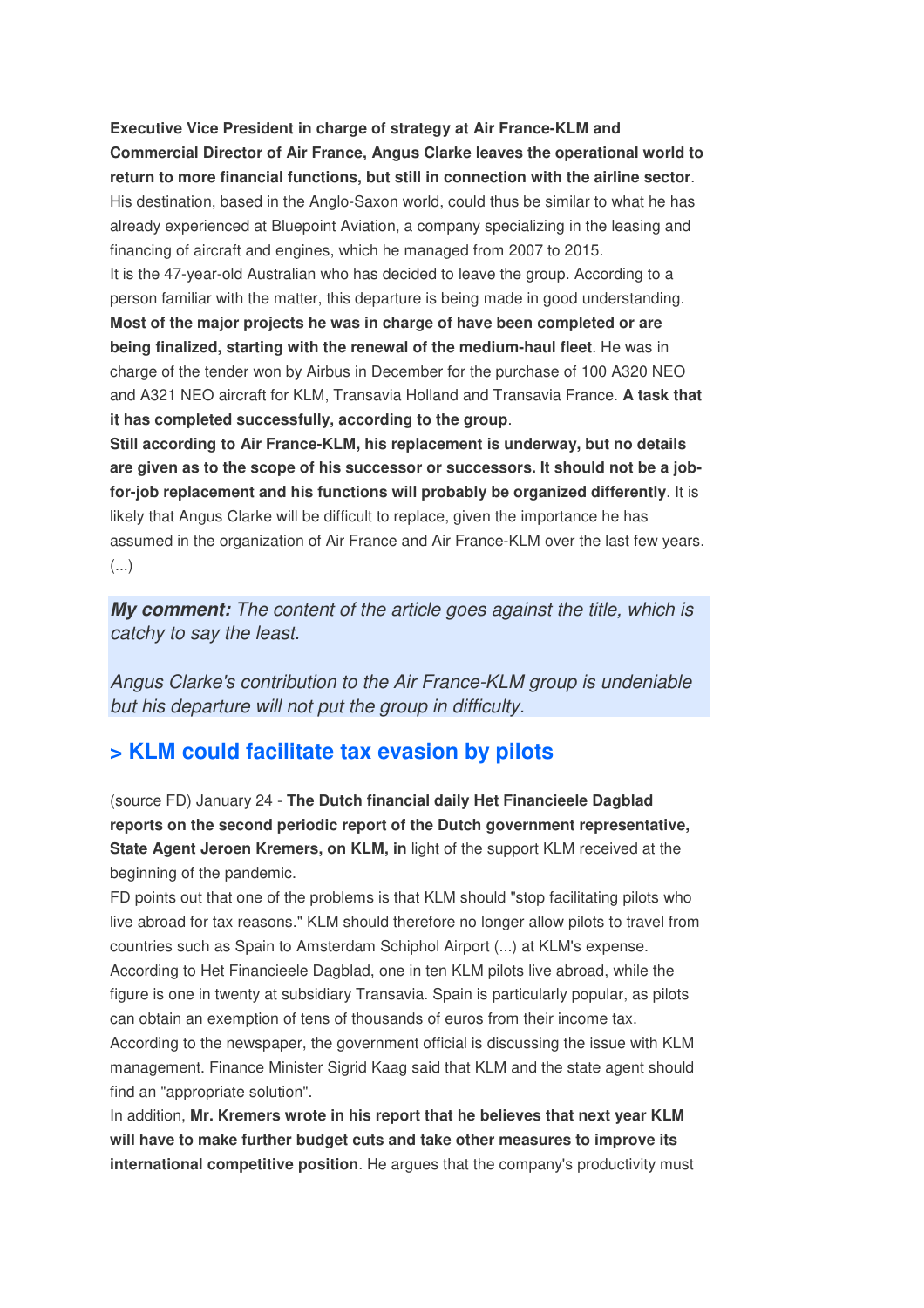be increased. Kremers adds that a structural reduction of night flights at Schiphol is awaiting legal anchoring. This reduction is in line with the agreement on the reduction of particle emissions, writes Het Financieele Dagblad.

**My comment:** The Dutch State has imposed various conditions on the support measures for KLM.

One of these conditions is the implementation by KLM of a restructuring plan, the objective of which is to improve the competitive position by reducing controllable costs by at least 15%.

Mr. Jeroen Kremers, designated as State Agent, is supervising the implementation and compliance with the restructuring plan on behalf of the State.

The state agent's remarks on the taxation of pilots' income follow positions taken by several members of parliament...

The VNV, the union of airline pilots in the Netherlands, has sent a letter to its members rejecting Mr. Kremers' statements and reaffirming that the agreements with the pilots are in line with European and international directives.

The union adds that Mr. Kremers is only there to check that KLM meets the government's requirements and not to give his own interpretation on KLM issues.

## **> Schiphol wants to decide this year on the opening of Lelystad airport**

(OTP source) Jan. 23 - **Dick Benschop, CEO of Schiphol Airport, wants a decision to be made this year on the opening of Lelystad Airport**. (...) Benschop pointed out that the aviation sector has been hit hard by the Covid-19 crisis and that the number of flights is still far from the level it was before the pandemic. (...)

**The coalition agreement of the new government also stipulates that a decision must be made this year regarding Lelystad airport, which has been ready for use for years**. VVD, D66, CDA and ChristenUnie acknowledge that aviation poses "various challenges" in terms of nitrogen, particulate matter, noise pollution and the quality of the living environment. But the parties also want the Netherlands to remain attractive to large companies, especially because of Schiphol's strong position. "At the same time, there are some preconditions for aviation. It's not the old story of just growth anymore," Benschop

says. **The environmental impact "both in terms of noise and other emissions" will have to be reduced**. (...) He stressed that the aviation sector also has an impact on the world with its CO2 emissions. "(...) For me, 2022 is the year of sustainability," said the Schiphol CEO.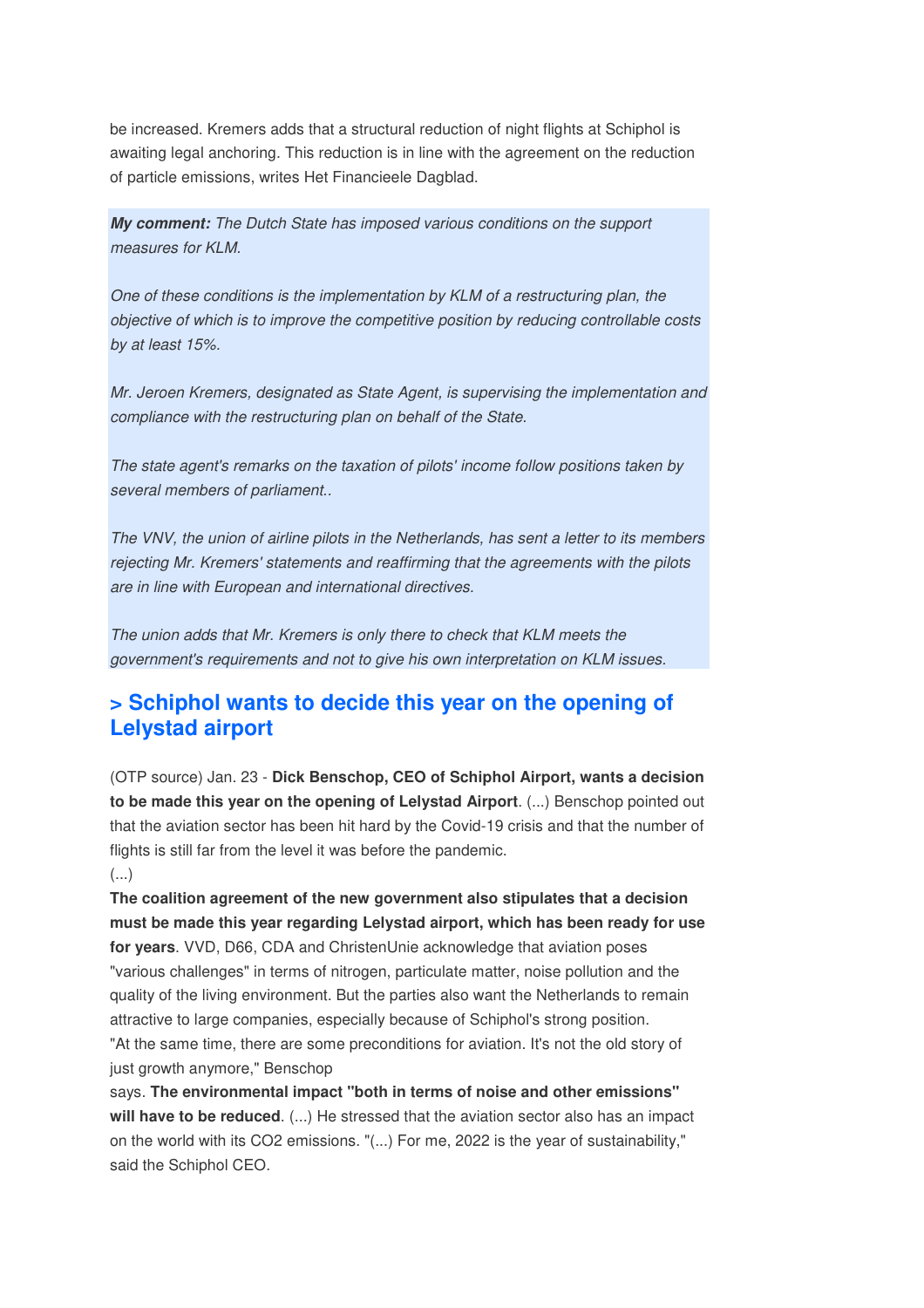**In the previous coalition agreement, it was agreed that Lelystad would take over leisure flights from Schiphol**, giving it more room to develop as a hub. (...) The opening of Lelystad had already been postponed to November this year due to the krona crisis and was further delayed by the slow progress of the training.

**My comment:** Lelystad airport, if it opens, will have a maximum capacity of 25,000 takeoffs / landings per year.

This is not much compared to the capacity of Schiphol airport, which has a ceiling of 500,000 movements per year, but the airlines based at Schiphol will need it to grow.

## **> The other mega-contract in preparation at Air France-KLM**

(source Journal de l'Aviation) January 18 - Another major contract is in the works at Air France-KLM. **With the decision to order 100 Airbus A320neo Family aircraft** (plus purchase rights for another 60) a month ago, the **Franco-Dutch group will also have to decide between the two engines proposed for its future single-aisle aircraft**, a potential contract worth around \$3 billion (engines alone). The choice of engine will logically be announced fairly quickly, with the first aircraft to be delivered in the second half of next year. Of

course, **the long-standing ties between KLM, Transavia and CFM International**  (and Air France, even though the French carrier is not directly involved at this stage) **seem to favor the arrival of the LEAP-1A engine** within the group, along with the significant financial benefits for Safran Aircraft Engines in France. The Air France-KLM holding company has benefited greatly from the support of the French government, particularly in preventing the bankruptcy of Air France during this historic crisis. **But the GTF from U.S. engine manufacturer Pratt & Whitney cannot be ruled out, especially since it has already made its appearance within the group with the introduction of the Embraer E195-E2 at KLM and the A220-300 at Air France** last

year. In addition, the PW1100G will undergo a major evolution in 2024 with the introduction of new improvements as standard, which will increase its maximum thrust and reduce its fuel consumption (GTF Advantage).

In addition, the choice of engine for the A320neo and A321neo for KLM, Transavia Netherlands and Transavia France will of course have repercussions for the nacelle manufacturers concerned, not to mention the entire engine maintenance architecture once the engines enter service.

(...)

**My comment:** Price is not the only criterion for choosing an engine.

The ability of AFI KLM E&M to maintain the engines selected, both those of the Group's fleet and those of its customer airlines, is essential.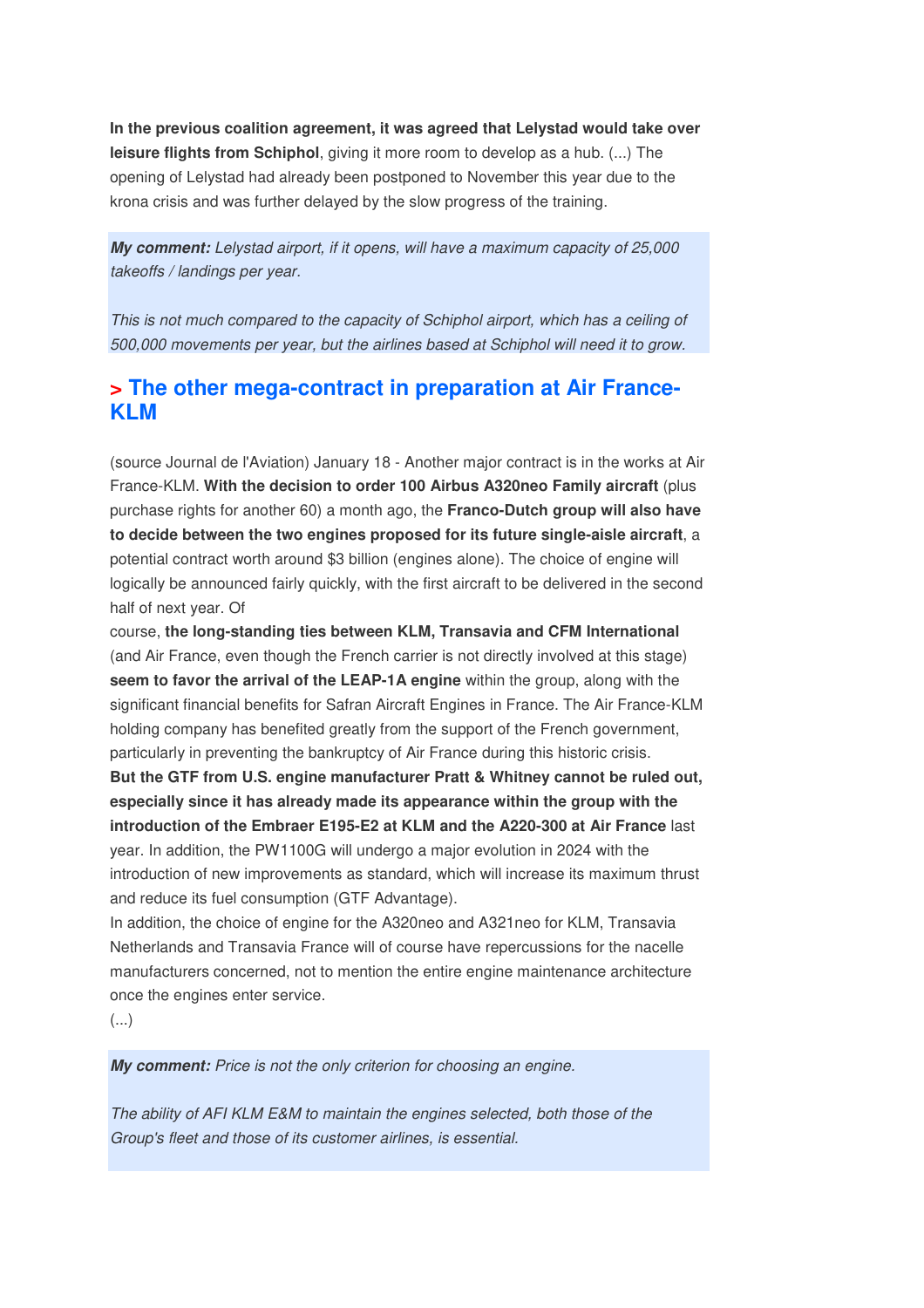Not only is the engine maintenance business profitable for the Air France-KLM group, but it also employs thousands of people at Air France and KLM.

## **> American and United see travelers return to the air in March, but costs weigh on them**

(Source Stock Market Zone) Jan. 20 -- U.S. carriers **American Airlines and United Airlines said Thursday that a resumption of passenger traffic was likely in March**  after a disruption caused by the Omicron variant of the coronavirus, but warned that the latest wave of the health crisis would keep their costs high this year.

Texas-based American said that while ticket sales have not yet returned to pre-Omicron levels, they are recovering "quickly" after falling "significantly" in early December.

Similarly, **Chicago-based United said bookings and cancellations have begun to return to normal levels**. The carrier said its bookings this week were down 25% from the same period in 2019, compared with a 48% drop in the first week of January. (...)

Buoyed by the improved bookings, **United expects to turn a profit in the second, third and fourth quarters of this year**.

#### **American also expects to return to profitability in March**.

The company said domestic leisure and short-haul international traffic are approaching 2019 levels, but demand for long-haul international flights remains challenging. (...)

**My comment:** After each wave of the epidemic, airlines make the same observation: their customers are eager to travel again.

## **> Last minute: MSC and Lufthansa ready to buy ITA Airways**

(source Les Echos) January 24 - **Lufthansa's interest in the new Italian airline ITA is now official**. But the German group is not alone in knocking on the cockpit door. The Italian government, which still owns 100 percent of Alitalia's successor, has received a letter of interest in acquiring a majority stake in ITA Airways co-signed by Lufthansa and the Swiss-Italian shipping and cruise company MSC. Revealed by the "Corriere della Sera", the information was confirmed in the evening by a statement from ITA Airways.

 "The MSC group and the Lufthansa group have both expressed the wish that the Italian government should retain a minority stake in the company's capital," added the ITA Airways statement, pointing out that this initiative is already the result of "months of work".

**The entry of the shipping group MSC, a global giant in cargo transport and**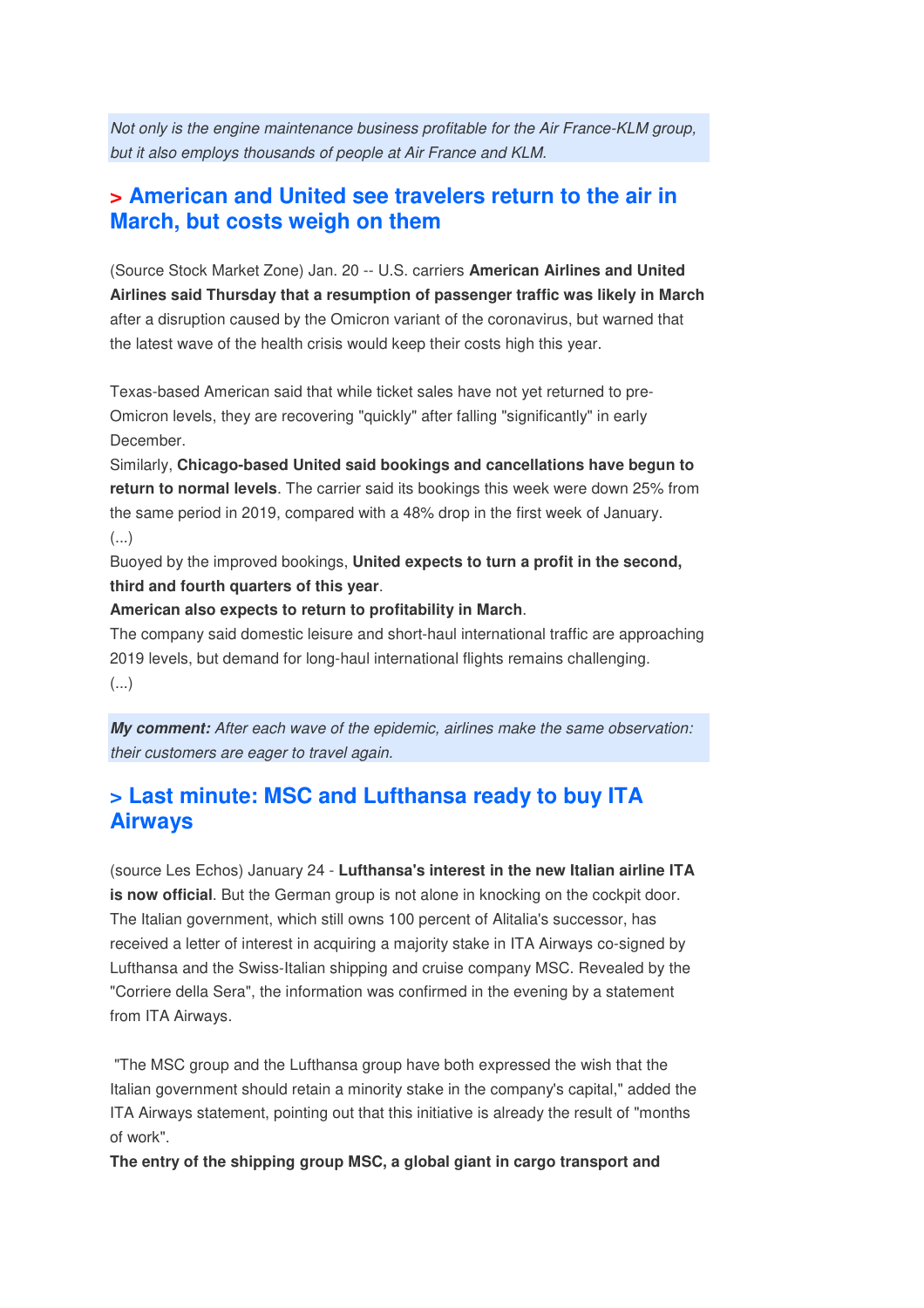**cruises, would allow the development of synergies, while giving an Italian color to the purchase of ITA Airways**, launched last October 15 with large amounts of public funds, to take over from Alitalia. The details of the offer are not known, but according to the ITA press release, **the two partners now have an exclusivity period of 90 days to finalize their offer**.

The need for ITA Airways to quickly find financial and industrial partners is obvious. Despite a three-quarter reduction in staff compared to the defunct Alitalia, the **new Italian company has already accumulated several tens of millions of euros in losses since its launch on October 15**. With the exception of a flight to New York, its offer remains limited to Europe, in direct competition with low-cost airlines, which now dominate the Italian medium-haul market.

**Last December, ITA Airways took a step towards the Skyteam alliance of Air France-KLM and Delta**, Alitalia's two former partners, **with the signature of two code-share agreements** on a dozen ITA destinations in Italy and Southern Europe. However, this commercial partnership did not resolve the need for additional funds. **In accordance with commitments made to the European Commission, Air France-KLM cannot invest in a foreign airline until the group has repaid its state aid. In contrast, the Lufthansa group has this possibility, having already repaid the German state aid in full.** 

 Nevertheless, the prospect of seeing ITA come under the German flag is not a happy one for Air France-KLM. In addition to a long-standing common history, which saw Alitalia come very close to being integrated into the Air France-KLM group, Italy remains one of Europe's main markets and a valuable source of connecting customers at Paris-CDG for Air France's long-haul flights.

**My comment:** Bad news for the Air France-KLM group: MSC and Lufthansa have three months left to finalize their offer to buy ITA Airways.

## **> Suspension for Air Austral but the countdown is on**

(source Le Figaro with AFP) January 20 - **Air Austral** (...) **announced Wednesday that it has received a "rescue aid" of 20 million euros decided by the French state, and is preparing a "restructuring plan"** to face the consequences of the health crisis. Air Austral had already been repeatedly supported via state-guaranteed loans and a direct loan to help it overcome the Covid-19 pandemic, which caused it to lose three quarters of its customers in 2020-2021, against a backdrop of confinements and movement restrictions sometimes stricter than in mainland France. These loans already totaled 100 million euros, 20 of which were released in August 2021, before the last one announced Wednesday.

This new aid received the imprimatur of the European Commission on Tuesday, Air Austral said in a statement

(...) The

office of the Minister of Transport, Jean-Baptiste Djebbari, notes that **this aid should**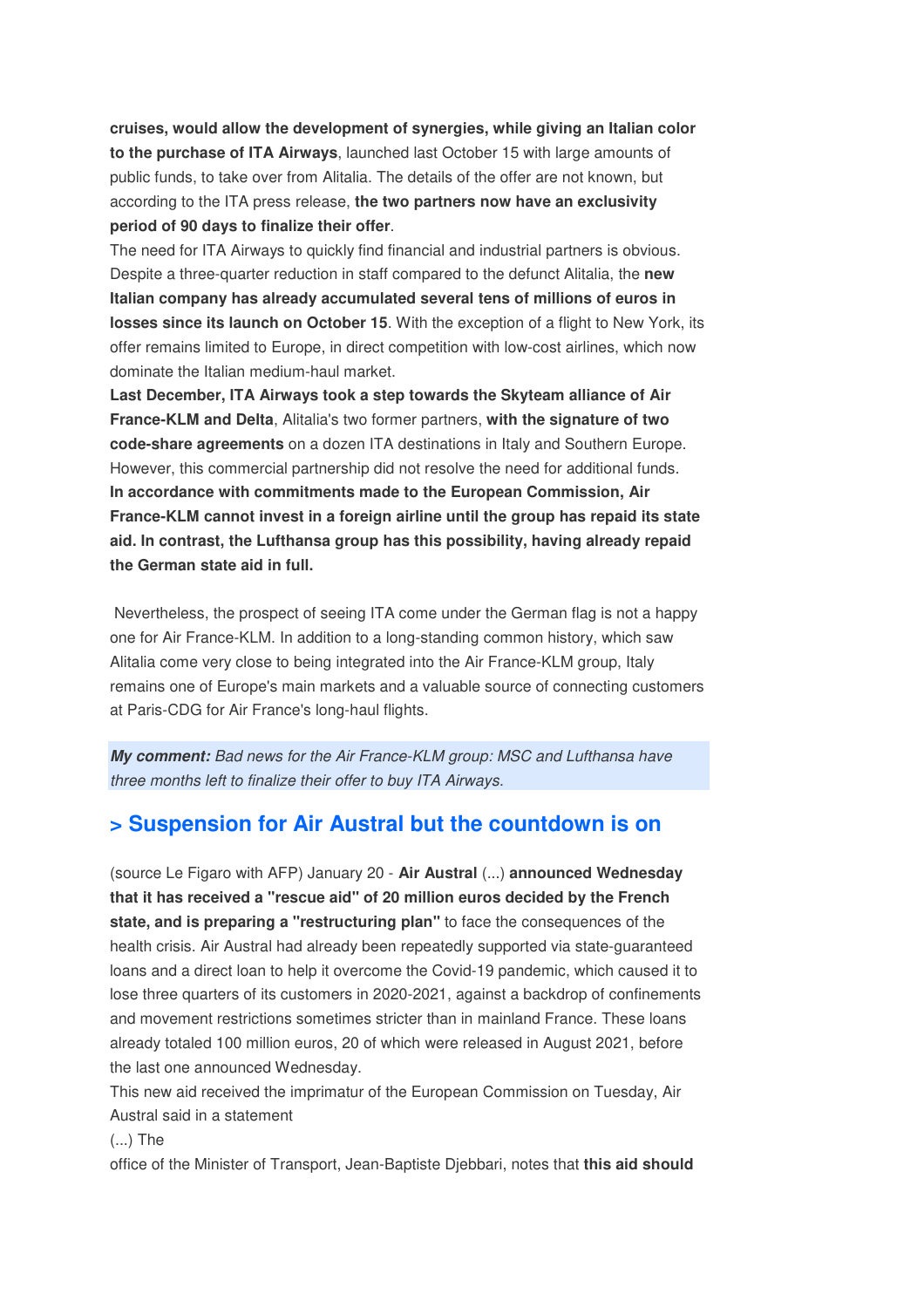**allow Air Austral to "respond to its immediate financial difficulties and develop a turnaround and transformation plan**. "**This plan, which will have to be adopted within a maximum of six months and for which the State will ensure that the effort is shared between all the stakeholders**, will have to find a sustainable solution guaranteeing the future of the company and the sustainability of its jobs," according to the same source. Contacted by AFP, the Regional Council of Reunion Island said it was pleased with the release of this aid, adding "to remain lucid": the situation of Air Austral "will require from the State other efforts at least equal to those made in particular for Air France.

#### (...)

**Air Austral**, which employed 848 people at the end of 2021, is 99% **owned by** a semipublic company including the **Region (73.5%), the Caisse des Dépôts (13.6%) and the Department (11.4%).** In addition to the State loans, Air Austral has borrowed 55 million euros from its shareholders. The company operates ten aircraft with which it serves destinations such as South Africa, Madagascar, Mayotte, Mauritius and the Seychelles, in addition to the mainland.

(...)

**My comment:** The Reunionese company was one of the few airlines that had not yet developed a restructuring plan since the beginning of the health crisis.

This restructuring plan, imposed by the European Commission, should limit the impact of the crisis on employees.

## **> Airbus cancels Qatar Airways' order for 50 A321neo**

(source Journal de l'Aviation) January 21 - **The torch is burning between Airbus and Qatar Airways. The aircraft manufacturer has confirmed to Reuters that it has cancelled Qatar Airways' order for some 50 Airbus A321neo family aircraft.**  (...)

The original order was signed in 2011 and was for A320neo aircraft, all of which were converted to A321neo in 2017. Then, in 2019, Qatar Airways announced the conversion of a dozen aircraft to A321LRs, with an extended range. At that time, deliveries were planned from 2020. But the crisis has changed the company's plans and forced it to renegotiate the delivery schedule. Deliveries were scheduled to begin in 2023, a very short time frame for such a contract.

**Qatar Airways needs these aircraft. They should enable it to open new routes with a capacity better adapted to demand than its current fleet allows**. It has no other solution since its order for Boeing 737 MAXs has also been cancelled (the aircraft were destined for the defunct Air Italy).

This decision comes at a time when Airbus and Qatar Airways are at odds in a dispute over the Qatari airline's A350s. **Qatar Airways has grounded part of its fleet** (21 of its 53 aircraft) and suspended all deliveries (it is still waiting for 23 A350-1000s) **due to paint problems and erosion of a lightning protection coating, which it describes**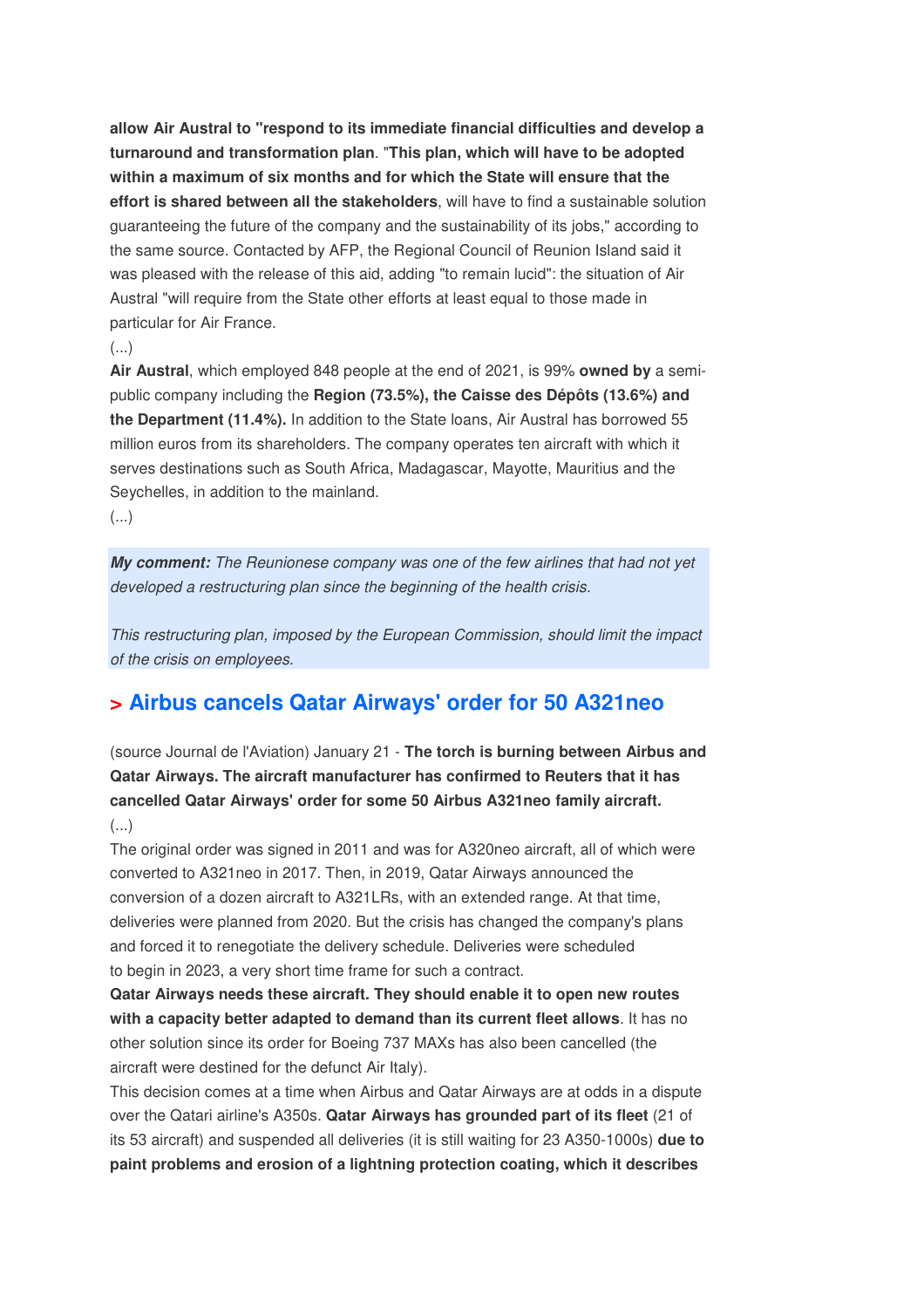**as design defects**. **According to Airbus and EASA's observations, these defects are only "cosmetic" and pose no threat to the safety of the aircraft**. Qatar Airways has decided to take the case to court and claim over \$600 million in compensation.

**My comment:** Qatar Airways is not the only airline to encounter these paint problems on some A350s.

But it is the only airline to have refused the repairs proposed (and paid for) by Airbus.

For more details about this paint problem, I invite you to read my comment in my letter n°820.

## **> ADP: 37.2% increase in traffic in 2021**

(source Cercle Finance) January 20 - **The ADP Group's total traffic is up +37.2% in 2021** (+43.4 million passengers compared to 2020), with 160.0 million passengers handled in the entire network of managed airports, **or 45.6% of the group's traffic level for 2019.** 

 For Paris Airport alone, traffic is up +26.8% in 2021 (+8.9 million passengers compared to 2020), with 41.9 million passengers handled, or 38.8% of Paris Airport's traffic in 2019.

Year-on-year, **traffic at Paris-Charles de Gaulle is** up +17.7% in 2021, with 26.2 million passengers handled, or **34.4% of 2019 traffic**. **Traffic at Paris-Orly is** up 45.6% in 2021, with 15.7 million passengers, i.e. **49.4% of 2019 traffic.**

**My comment:** If the 2021 traffic was higher than that of 2020, it is still far from that of 2019.

At Orly, traffic in 2021 is half that of 2019. At Paris-Charles de Gaulle, it is barely a third of the 2019 figure.

## **> Safran and Engie invest in a German start-up specializing in low-carbon fuels**

(source AFP) January 20 - **Safran and Engie announced Thursday that they have invested in a German start-up, Ineratec, which specializes in the production of carbon-neutral synthetic fuels, to** enable it to expand its production.

The Karlsruhe-based start-up has raised "more than 20 million euros" in funding, according to Ineratec.

(...)

Ineratec produces synthetic fuels, also called electrofuels. **This involves using hydrogen, produced by electrolysis with renewable electricity, and CO2 from biomass or captured.**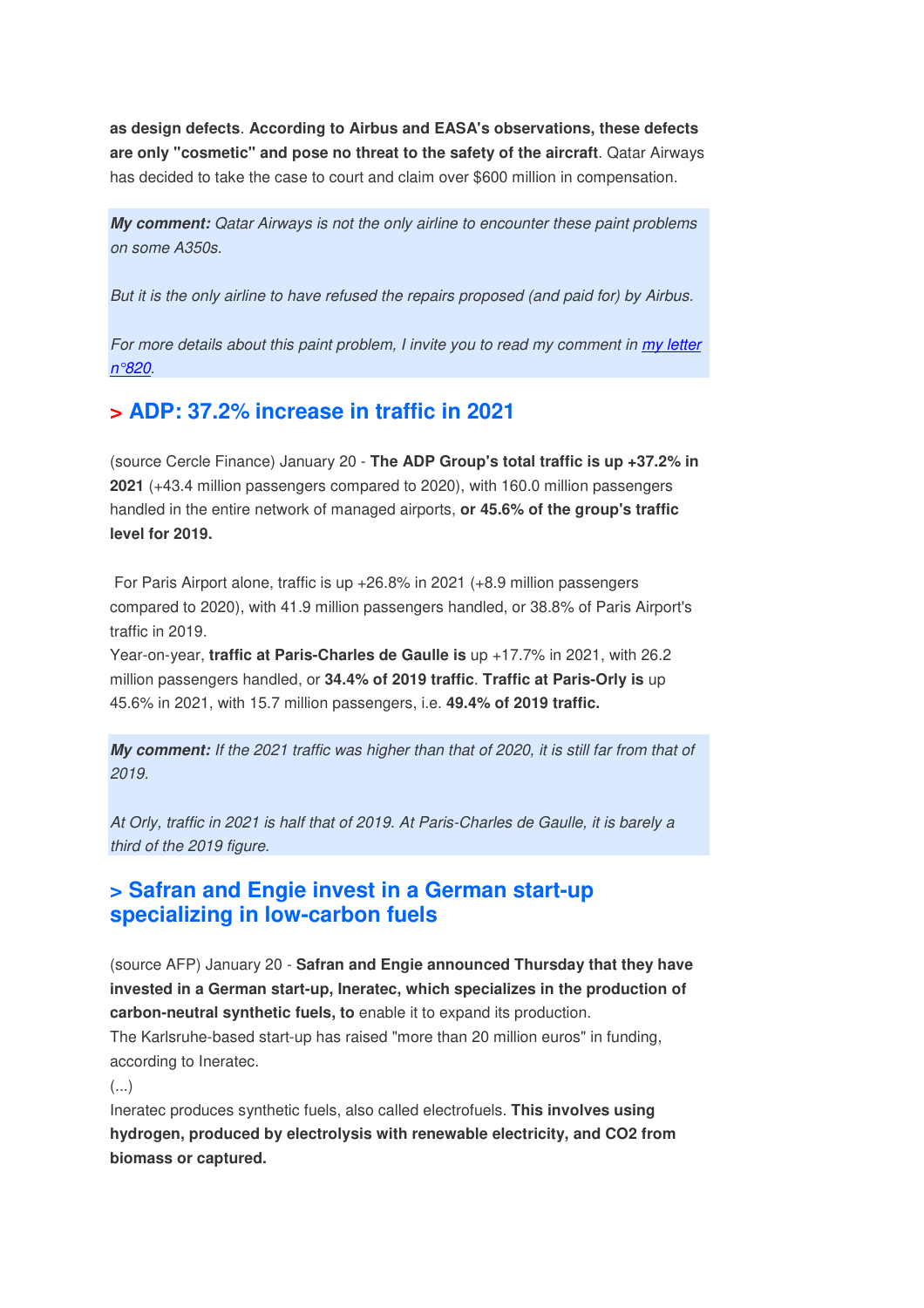#### **These electrofuels (...) are currently produced in small quantities and are** very expensive, up to ten times the price of fossil fuel for example.

With this investment, "Ineratec wants to finance a pilot plant project in Frankfurt capable of producing 3,500 tons of fuel per year, including synthetic aviation fuel that would supply the airport directly," say Engie and Safran in a joint statement. **The project is expected to reach 10 megawatts of power by 2023**.

For Safran, "Ineratec

's cutting-edge technologies will strengthen the technological knowledge needed to develop a suitable and certified fuel chain for aircraft," according to Eric Dalbiès, director of strategy, technology and innovation for the engine manufacturer and aircraft equipment supplier.

(...)

**Engie** (...) **aims to deploy a green hydrogen production capacity of four gigawatts by 2030.**

**My comment:** Producing fuel using CO2 from the atmosphere is possible.

The difficulty will be to produce enough of it to replace fossil fuels.

## **Bonus Article**

## **> Understanding the imbroglio surrounding the deployment of 5G around US airports**

(source Digital Century) Jan. 20 - **AT&T and Verizon finally began deploying 5G in the United States on Jan. 19 after several postponements**. These were prompted by concerns from the Federal Aviation Administration (FAA) and airlines about the potential for 5G to interfere with critical devices on board aircraft near airports. Both operators agreed on January 18 not to activate antennas within 3.2km of runways. **The fears of aviation professionals concern the radio altimeters, used to determine the distance from the ground to the aircraft. A critical tool for the landing phases when visibility is reduced.** To operate they use the frequency band from 4.2 GHz to 4.4 GHz, very close to that of 5G, between 3.7 GHz and 3.98 GHz, hence the questions about possible interference.

These doubts and their consequences have led to a conflict in the United States for several weeks between aviation professionals and telecommunications professionals. For the former, the risk of 5G is real, for the latter, including the Federal Communications Commission (FCC), it is minimal.

The FAA published in early January a list of nearly one hundred airports, among the most important in the country, where the risk of interference was considered serious. On January 5, the 5G rollout was delayed by 15 days, after having already been delayed by one month.

The delay was to allow the agency to identify the altimeters most likely to experience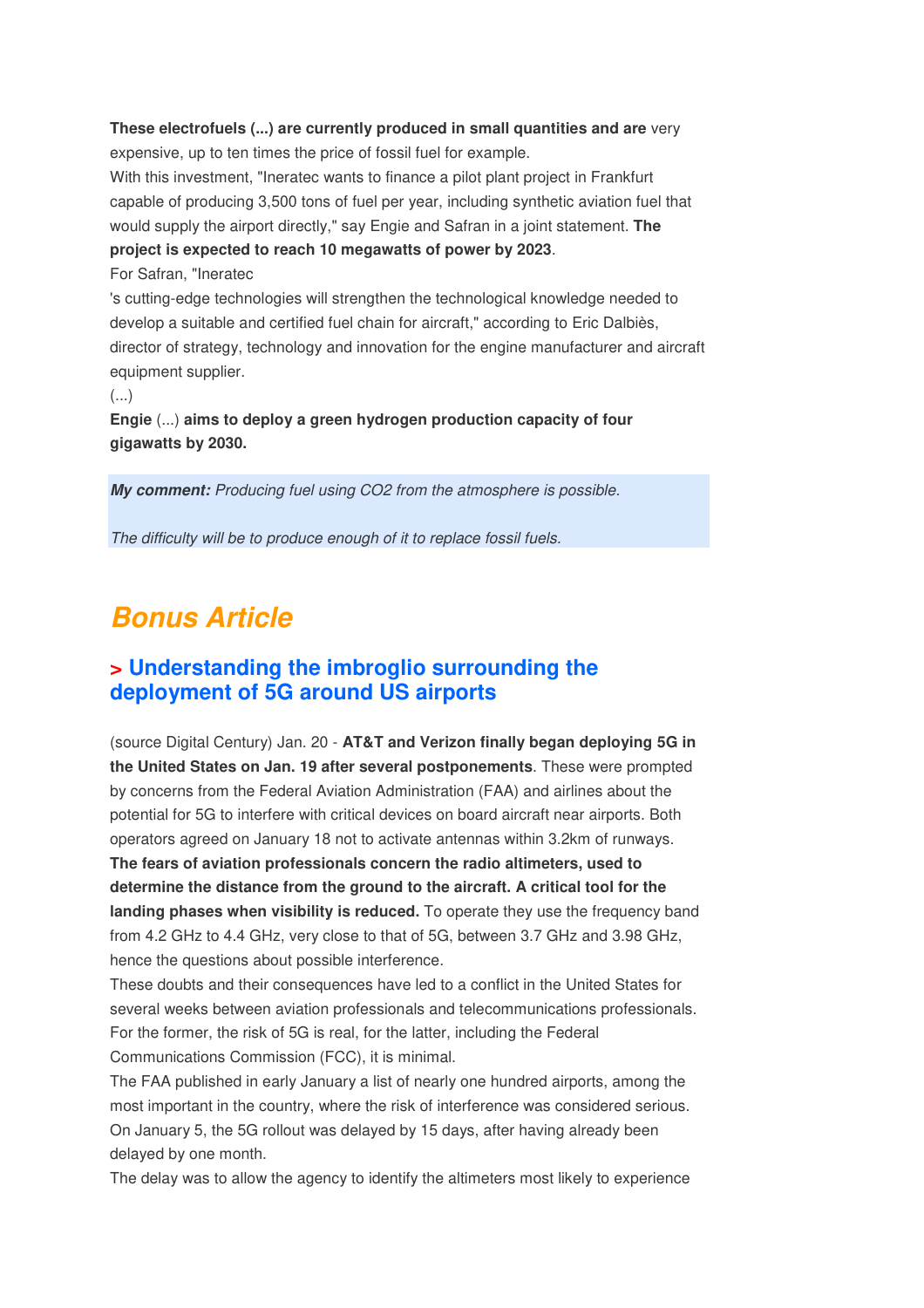interference to narrow the list of airports where 5G was deemed undesirable. There are a wide variety of these devices and testing them one by one is a tedious job.

**An aircraft like the Boeing 787**, cited as an example by the New York Times, **is particularly prone to possible malfunctions in its altimeter**. It is the altimeter that automatically manages the inverted thrusters used to slow a plane once it touches down. Other braking systems exist, but if the reverse thrusters don't activate, the aircraft will most likely not stop before the end of the runway.

On January 16 the FAA communicated the approval of two altimeter models, "This combination of aircraft and altimeter approval opens runways at as many as 48 of the 88 airports most directly affected by 5G C-band interference." These new approvals covered about 45% of the US commercial fleet.

Not enough for some airlines. Emirates announced that its planes would not serve nine U.S. cities. **Air India, Japan Airlines and All Nippon Airways announced that they were suspending Boeing 777 flights on the advice of the manufacturer. They reversed their decisions on Jan. 19, when the FAA approved the 777,** reports The Verge. Currently, 62% of the U.S. commercial fleet is able to land in reduced visibility. A decision facilitated by that of the operators the day before not to activate 5G antennas near the runways. Not without a certain amount of bad blood. AT&T and Verizon are extremely upset to have had to postpone the deployment of 5G. The purchase of the frequencies had cost them \$80 billion as of February 2021. AT&T told The Wired, "We have voluntarily agreed to temporarily postpone turning on a limited number of towers around certain airport runways as we continue to work with the aviation industry and the FAA to provide more information on our 5G deployment, as they did not use the two years they had to responsibly plan for this deployment." Verizon issued a statement in the same vein, accusing the FAA and the airlines of having been unable "to resolve the issue of 5G around airports even though it has been deployed safely and effectively in more than forty other countries." **In France,** however, it is on the basis of an American study by the Radio Technical Commission for Aeronautics that the problem was raised in December 2020. The Directorate General of Civil Aviation told Le Monde that "**protection zones have been set up around seventeen major French airports to limit the power of emission of** 

**5G antennas in their immediate vicinity.** 

In fact, the FAA expressed its concerns to the Trump

administration at the same time. The request to delay the auction of 5G spectrum was approved at the time. Interagency rivalries then led to the situation the U.S. finds itself in today, the New York Times reports.

(...)

The question of a final resolution to the issue remains unresolved. Updating industry standards will take time; **new altimeters are not expected until October. Installing them in the entire U.S. fleet will cost billions of dollars. A bill that no one seems ready to pay.**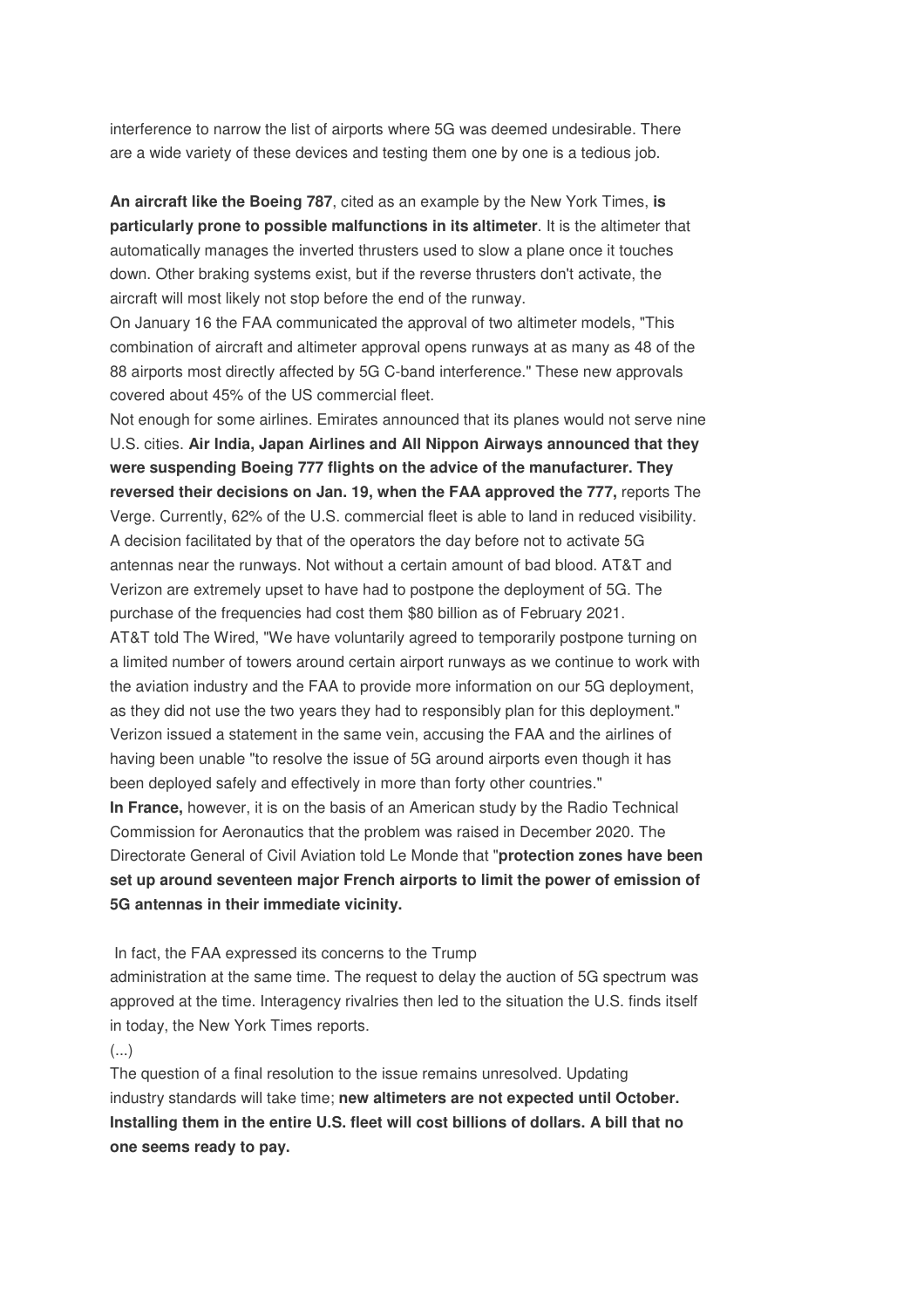Negotiations will be conducted between the airlines and the FAA on the one hand, and the operators and the FCC on the other. **The solution of a buffer zone without or with limited 5G of 3.2 km around the most sensitive runways could be perpetuated.**

**My comment:** After the first trials and tribulations, it appears that 5G can be deployed near airports with some adaptations.

## **End of the press review**

## **> Advice for employees and former employees who are shareholders**

You will find on my navigaction site the modalities of access to the managers' sites.

To avoid forgetting to change your contact information each time you change your postal address, **I advise you to enter a personal e-mail address**. It will be used for all correspondence with the management organizations.

Keep all the documents related to your Air France-KLM shares in one place: all the letters you receive from the different managers, Natixis, Société Générale, your personal financial institution if you bought your shares through it.

## **> My comments on the Air France-KLM share price trend**

**Air France-KLM shares were at 3.878 euros** at the close on Monday 24 January. **It is down very sharply by -7.75%.** 

Before the coronavirus epidemic, Air France-KLM shares were at 9.93 euros.

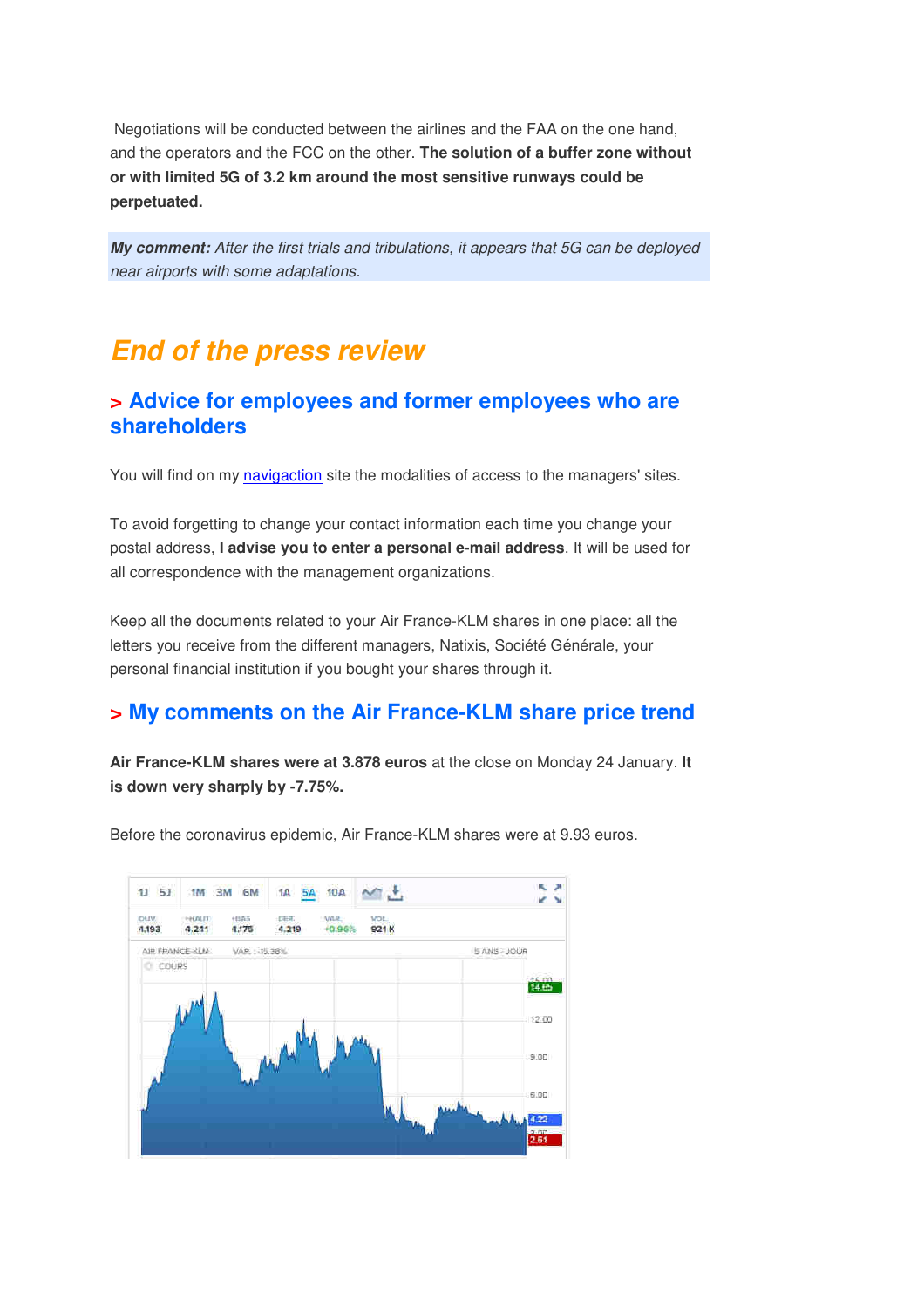Evolution of the Air France-KLM share price over five years. The sharp drop corresponds to the beginning of the Covid-19 epidemic.

**The average (consensus) analysts' rating for AF-KLM shares is 3.45 euros**. The highest price target is 5.50 euros, the lowest 1.30 euros. You can find the details of the analyst consensus on my blog. I do not take into account the opinions of analysts prior to the beginning of the health crisis.

#### **Brent crude oil** (North Sea) is **down this week by \$2 to \$85**.

At the end of October 2020, it was at a low of \$37.

**At \$86 on October 25, Brent had reached a level not seen since 2014**, supported by supply disruptions and underlying demand. **It exceeded this record level last week, with the crisis in Kazakhstan explaining the rise**.



Evolution of the oil price over five years. The sharp drop corresponds to the beginning of the Covid-19 epidemic.

#### **This information is not intended to be a solicitation to buy or sell Air France-KLM shares.**

You can react to this press review or send me any information or thoughts that will help me better carry out my duties as a director of the Air France-KLM group.

## **You can ask me, by return, any question relating to the Air France-KLM group or to employee share ownership...**